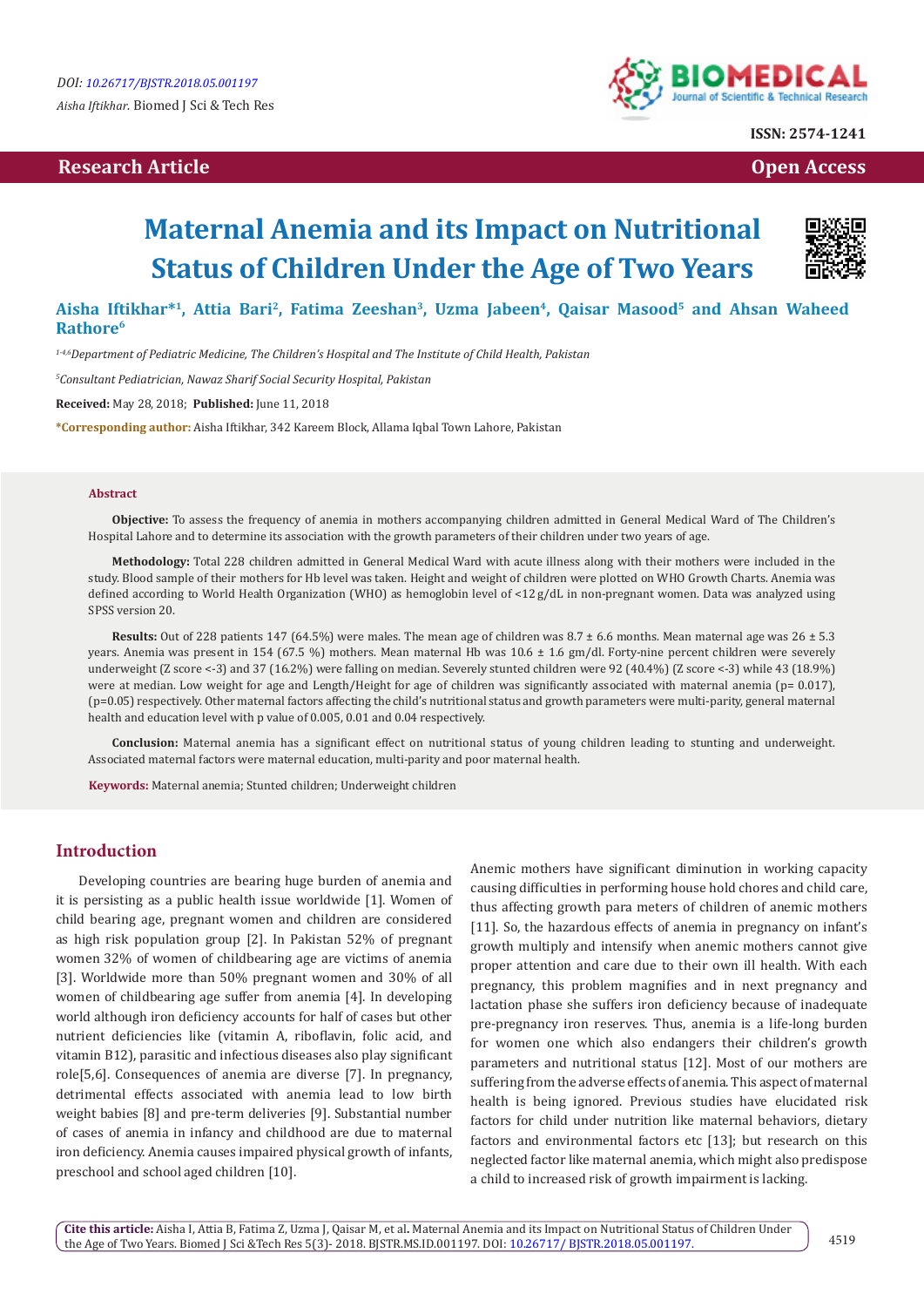We conducted our research on children from 2 months to two years as maternal factors have an immediate effect on a child's life during this period of enormous growth. Through this study we planned to document in literature that maternal anemia can be a risk factor in growth parameter impairment of their children even up to age of infancy and beyond.

### **Methodology**

This was a hospital based descriptive cross-sectional study, conducted at The Children's Hospital and The Institute of Child Health (ICH) Lahore. Approval from Institutional Review Board of The ICH was taken. Children from aged two months to two years admitted to General Medical Ward of for any acute illness like pneumonia, acute diarrhea, febrile fits were included in the study along with accompanying mothers. Consent was taken from mothers before enrolling them in study. Children of < 2 months and > 2 years and those having any chronic disease were excluded. Information about demographic profile, weight, height, health status, parity and mother's education status were determined. No of children and number of under five children were recorded. Father's education status and monthly income was also inquired. Child's age, height or length (in less than 1year) and weight of the child was documented and was plotted on WHO - Z Score Charts. Their weight, height or length (in less than1year) was measured by our appropriately trained doctor. 5 cc venous blood sample was taken from mothers for complete blood count including hemoglobin, red blood cells count and hematocrit.

After collection blood was immediately transferred into labeled and prepared tubes containing EDTA or heparin and sent to laboratory for hemoglobin estimation. Anemia was defined according to World Health Organization (WHO) hemoglobin level of <12 g/dL in non- pregnant adult woman [14]. The information collected was analyzed by using statistical software SPSS -20. The quantitative variables like age, height, weight, family size, no of **Table 1**: Maternal factors affecting weight of children.

children under five and Hb level was presented as mean and SD. Variables like maternal education level and father's education level was presented by calculating frequency and percentages. Chi square test was applied and p value <0.05 was considered significant.

#### **Results**

A total of 228 patients were included in this study. Males 147 (64.5%) out-numbered the females 81 (35.5%), with a male to female ratio of 2:1. The mean age of children was 8.7± 6.6 months. The range of maternal age was 18 to 43 years with mean age of 26.8±5.302 years (Table 1). Out of 228 mothers 79 (34.6%) were of less than 25 years and 149 (65.4%) were between 25-45years. Only 74 (32.4%) mothers had hemoglobin level at or above 12 gm/ dl and 154 (67.5 %) were anemic. (Figure 1) Mean maternal Hb was 10.67 ± 1.6 with the range of 6-15 gm/dl. According to WHO Z Scoring 112 (49.1%) children were severely underweight (Z score <-3) and only 37 children (16.2%) were on median shown in Figure 2. Severely stunted children (< -3) were found to be 92 (40.4%) and 43(18.9%) were having appropriate height for age i.e. at median, illustrated in Figure 3.



| <b>Factors</b>                       |            | $<$ 3 to $-3$ | $< -2$ to $-2$ | $\le$ -1 to -1 | Median or > | <b>Total</b> | P-value |
|--------------------------------------|------------|---------------|----------------|----------------|-------------|--------------|---------|
| <b>Hb</b> level                      | Normal     | 39(34.8%)     | 13(36.1%)      | 18(41.9%)      | $4(10.8\%)$ | 74(32.5%)    | 0.017   |
|                                      | Anaemic    | 73(s65%)      | 23 (63.9%)     | 25 (58.1%)     | 33 (89.2%)  | 154(67.5%)   |         |
| General<br><b>Maternal</b><br>health | Good       | 19 (17%)      | 12 (33.3%)     | 14 (32.6%)     | $8(21.6\%)$ | 53 (23.2%)   | 0.018   |
|                                      | Average    | 85 (75.9%)    | 17 (47.2%)     | 27 (62.8%)     | 27(73.0%)   | 156(68.4%)   |         |
|                                      | Poor       | $8(7.1\%)$    | $7(19.4\%)$    | $2(4.7\%)$     | $2(5.4\%)$  | 19(8.3%)     |         |
| Parity                               | Upto 3     | 48 (42.9%)    | 26 (72.2%)     | 30 (69.8%)     | 26 (70.3%)  | 130(57.0 %)  | 0.005   |
|                                      | 5-Apr      | 42 (37.5%)    | $7(19.4\%)$    | $10(23.3\%)$   | $7(18.9\%)$ | 66(28.9%)    |         |
|                                      | $> 5$      | 22 (19.6%)    | $3(8.3\%)$     | $3(7.0\%)$     | $4(10.8\%)$ | 32           |         |
| Maternal<br>education                | Illiterate | 69 (61.6%)    | 20 (55.6%)     | 20 (46.5%)     | 19 (51.4%)  | 128 (56.1%)  | 0.04    |
|                                      | Primary    | 23(20.5%)     | 6(16.7%)       | $8(18.6\%)$    | 14 (37.8%)  | 51 (22.4%)   |         |
|                                      | Secondary  | 15 (13.4%)    | 10 (27.8%)     | 13 (30.2%)     | $3(8.1\%)$  | 41(18%)      |         |
|                                      | Graduate   | $5(4.5\%)$    | $0(0\%)$       | $2(4.7\%)$     | $1(2.7\%)$  | $8(3.5\%)$   |         |
|                                      |            | 49.10%        | 15.80%         | 18.90%         | 16.20%      | 100%         |         |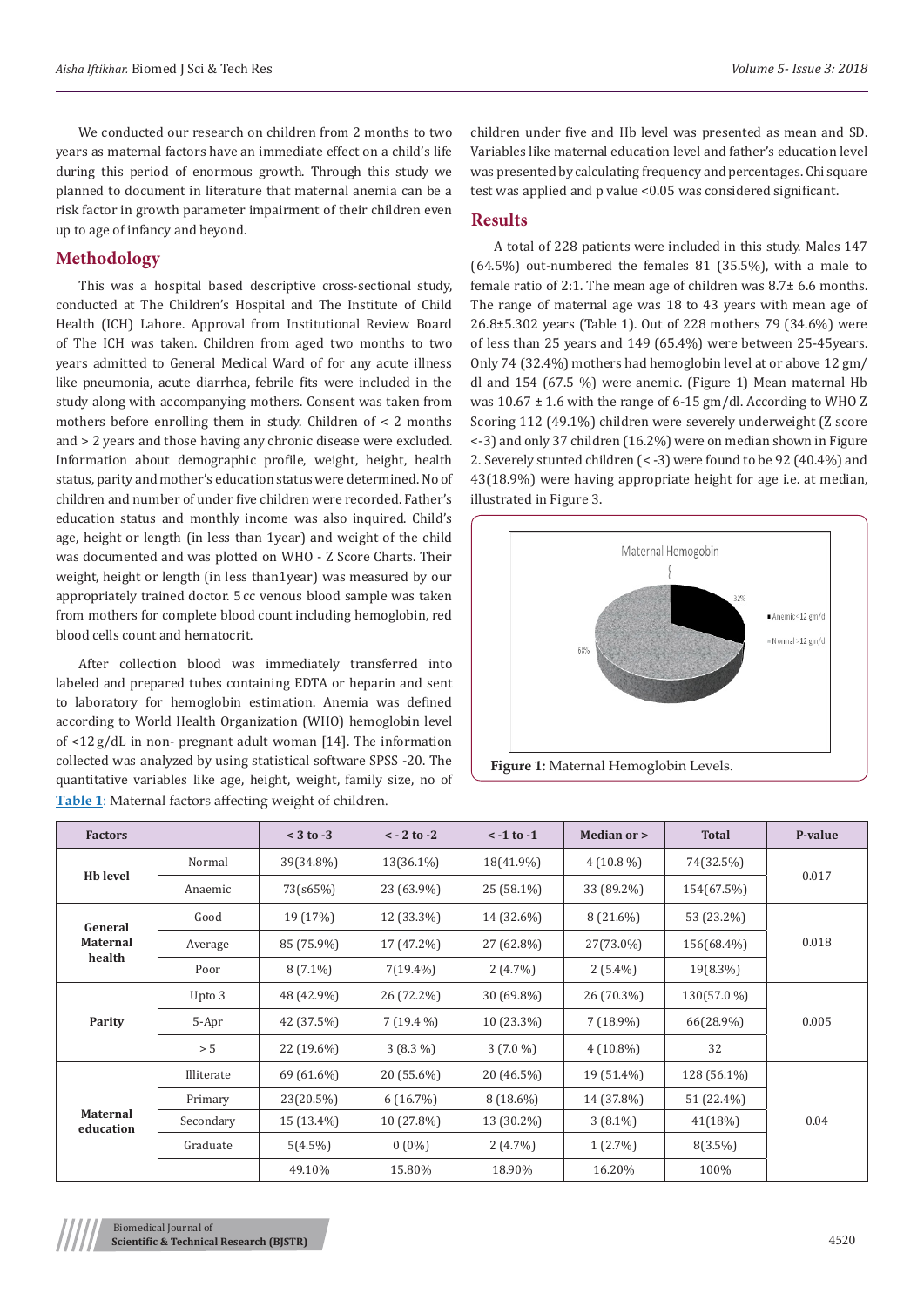



We found significant association between weight for age and height or length for age of the children with maternal Hb level with p value of (0.017), (p= 0.06) respectively. During the study, other parameters were also studied like parity, number of under 5 children, general maternal health, mother's and father's education level and father's income. It was not astonishing for us that parameters related to mothers like parity, general maternal health and mother education level had a significant effect on children's weight with p vale of 0.005, 0.01 and 0.04 respectively.

#### **Discussion**

We assessed the frequency of anemia in mothers of children admitted in General Medical Ward of The Children's Hospital and determined its association with the growth parameters of their children.The demographic analysis shows a high proportion of patients having male gender i.e. 147 (64.5%), with a male to female ratio of 2:1. This may signify the male dominance and sex discrimination in South East Asia. Male children are preferred in all aspects and it is also true in medical aid seeking behavior. Boys are brought to hospital more often than girls. A preponderance of males with 52.5% boys and 47.5% girls was noted in another study from Pakistan [15]. In our study, it was revealed that 154 (67.5 %) mothers were anemic. These results are comparable to an Indian study where Shoba Rao has documented seventy-seven percent of the childbearing age women were anemic  $(Hb < 12 g)$ dl). This slight difference may be justified as this Indian study was based on rural population [16]. Whereas several studies in Ethiopia

have shown the prevalence of anemia in women of reproductive age group ranging from 16.6% to 30.4%, A study done in Abbottabad (Pakistan) on prevalence of anemia in child bearing age women has shown almost similar results as in our study i.e. 60% [17].

We found that 112 (49.1%) children were severely underweight (Z score  $\langle -3 \rangle$  while 36 (15.8%) children had weight for age  $\langle -2 \rangle$ and 43(18.9 %) had weight for age (<-1 to < median) however 37 (16.2%) were on median and more than median. Almost similar percentage of children i.e. (15.7%) have been shown in Child Nutrition Status by Region, 2010 results for moderate malnutrition. But percentage of children having severe malnutrition in our study is quite high than shown in 2010 report. i.e. (49.1% in our study but 23.7% in 2010, 2011 survey) [18]. This difference may be due to time elapsed between two studies secondly our data was hospital based which may have increased proportion of severely underweight children. This figure may raise the issue that appropriate interventions to combat the problem of malnutrition in Pakistan by the policy makers is not started yet which has resulted in such a great difference.

In this particular study, we found severely stunted children (< -3) to be 92 (40.4%) while 47 (20.6%) were moderately stunted  $(-2)$  and 46 (20.2%) falling at  $\lt$  -1. It was found that 43 (18.9%) children were at median or above median. Almost similar results were reported in NNS-2011 and Child Nutritional status 2010 about severely and moderately stunted children i.e. 43.7% and 20.2% respectively [19]. We found significant association between weight for age and height or length for age of the children with maternal Hb level. Effect of maternal anemia on growth of children was also observed by Singla where effect on fetal growth was observed in all parameters [20]. Statistical significant association was also found between maternal anemia and low birth weight babies by Ahmad [21]. This powerful association between weight for age and height and length for age of the children with maternal Hb level emphasizes that child wellbeing is intimately embedded with maternal serenity and contentment.

During the study, other parameters were also studied like parity, number of under 5 children, general maternal health, mother's and father's education level and father's income. It was not astonishing for us that parameters related to mothers like parity, general maternal health and mother education level had a significant effect on children's weight with p vale of 0.005, 0.01 and 0.04 respectively. Various studies done in different parts of world also endorse this fact for example a study done in Kenya has shown a strong positive and significant association with growth parameters of children with parity of mother although in this study other parameters like maternal education, mother marital status and maternal education level were also studied and found these too are positively associated [22]. A Nigerian study has also shown a strong association of maternal health with the growth para meters of children [23]. A pooled analysis by O.Yaw Addo from 5 birth cohorts (Brazil, Guatemala, India, the Philippines, and South Africa) has shown positive co-relation between maternal height and growth para meters of their children [24]. Similarly, OyaYucel,